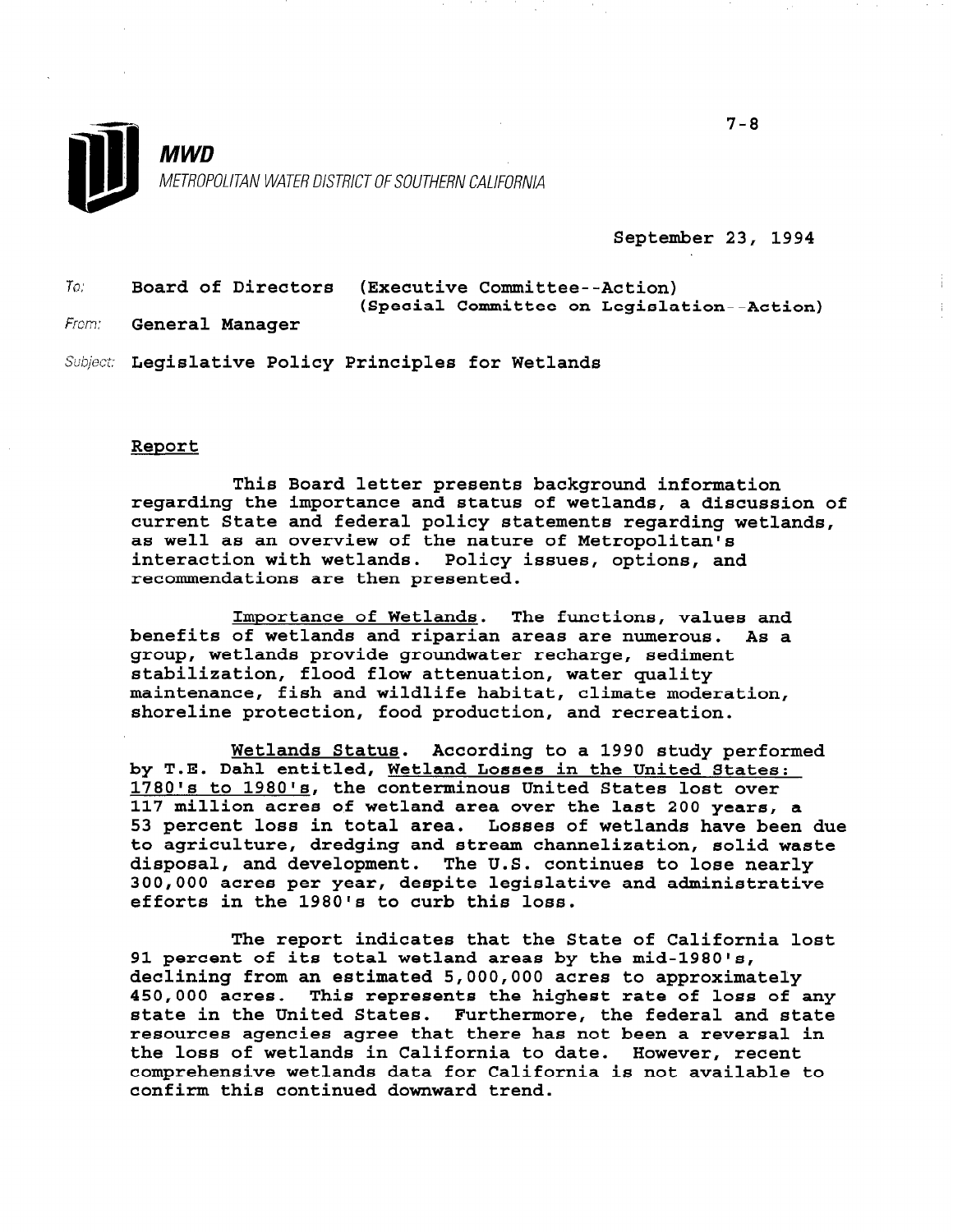Board of Directors -2- September 23, 1993

Administrative Wetlands Policies. In response to the continued losses of wetlands in the U.S. and in California, wetlands initiatives have recently been put forth by President Clinton and by Governor Wilson. Both of these plans attempt to strike a practical compromise that improves the status of wetland areas in the United States and California and that respects the rights of landowners.

On August 24, 1993, the White House released new Federal wetlands policy. The policy embodies several principles and administrative, regulatory, and legislative recommendations including: (1) support for no overall net loss of the nation's remaining wetlands with a long-term goal of increasing wetlands quality and quantity; (2) regulatory programs that are fair, flexible, and predictable; (3) encouraging non-regulatory programs, such as advance planning, restoration, and cooperative efforts to reduce reliance on regulatory programs; (4) expanded partnerships to protect and restore wetlands in an ecosystem/ watershed context; and (5) basing wetlands policies upon the best scientific information available.

Governor Wilson unveiled a comprehensive wetlands policy for the State of California on August 23, 1993. The objectives of the Governor's wetlands policy are quite similar to those stated by the White House: (1) to reverse the current decline in California's wetland base; (2) to achieve an overall increase in the quantity, quality, and permanence of wetlands throughout California; and (3) to reduce procedural complexity and confusion in the administration of wetlands conservation programs.

The key components of the California program are: (1) a comprehensive statewide inventory of California's wetlands; (2) promotion of landowner incentive programs to preserve, restore, and enhance wetlands, including the provision of adequate funding from State and Federal sources; and (3) effective removal of a layer of government through State control of the Federal Clean Water Act Section 404 program.

Metropolitan's Interaction with Wetlands. A variety of Metropolitan's activities have the potential to affect wetlands. New water infrastructure, such as pipeline projects, cross streams and rivers with short-term construction impacts. Water conservation projects may also have ramifications for wetlands. Lining of the All American and Coachella Canals to wettands. Dining of the All American and Codeneira Canadi prevent fearage and to conserve water will adversely affect depoir you acres of wettands, atthough about 05% of this i despised camarisk. Implementation of the Last how line and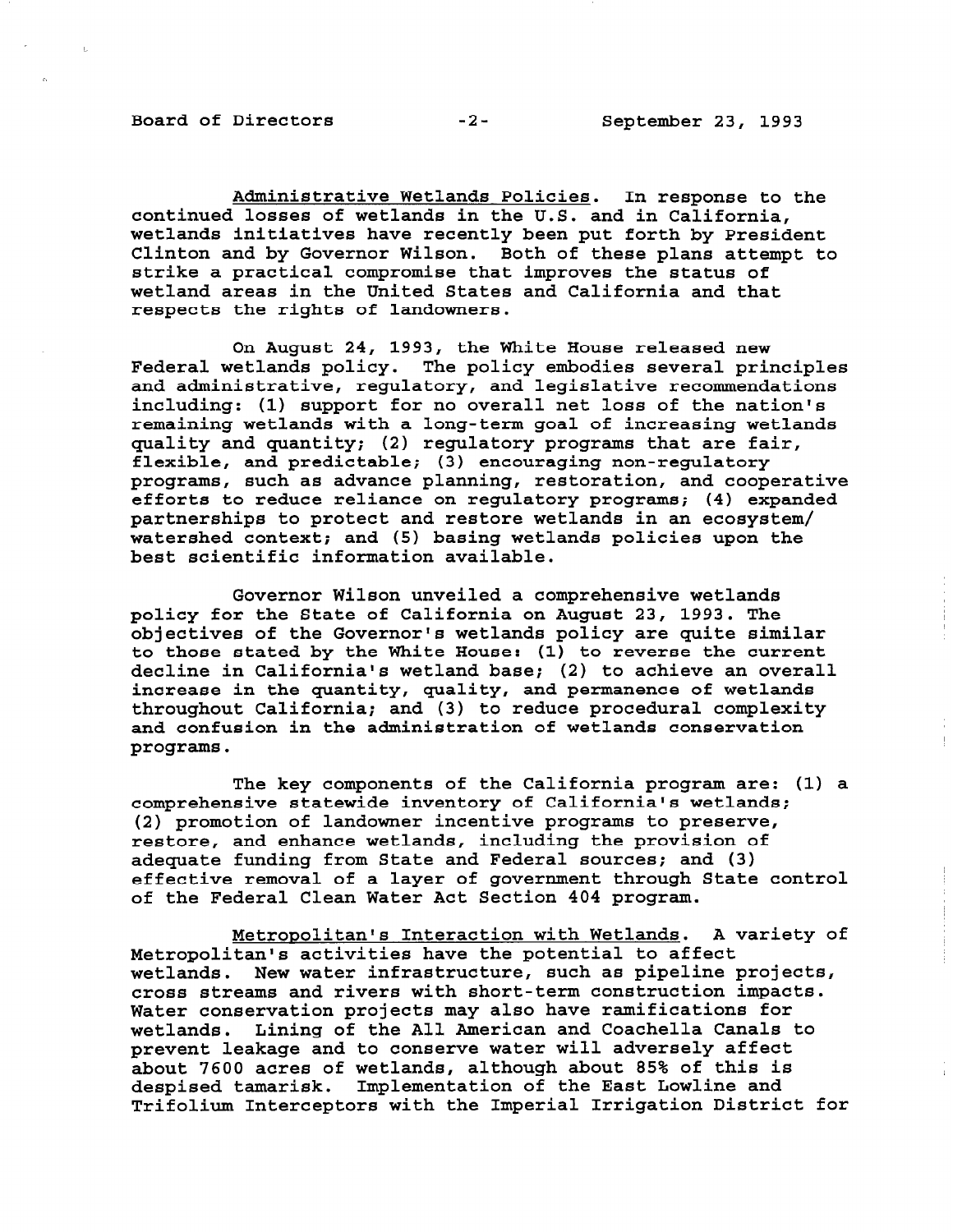Board of Directors -3- September 23, 1993

conservation of agricultural tailwater will reduce the amount of water reaching the Salton Sea. Should a coastal desalination plant be proposed, construction may affect salt marsh, and brine discharges would affect marine systems.

Operations and maintenance activities affect wetlands where streams, rivers or storm channels are in proximity to facilities such as conveyances, service connections, and filtration plants. Storm damage typically requires maintenance within wetlands including removal of deposited sediment and debris, clearing of culverts and regrading of access roads, capping of pipelines and placement of riprap to control erosion.

Reservoir maintenance may include modifications to inlet works and outlet towers and vegetation removal along the shoreline. Reservoir operation includes controlled release of storm flows with ramifications for downstream wetlands and for reservoir capacity. While the mere presence of water supply reservoirs provides incidental wetlands values, wetlan protection regulations do not recognize this incidental provision of values when impacts to them are necessary.

Conjunctive use projects and groundwater recharge activities by member agencies may be undertaken within riverbeds. Offstream recharge ponds will ultimately support wetland vegetation that has incidental value for wildlife.

Wetlands Policy Principles. Given the importance and endangered status of wetlands today and the scope of Metropolitan's activities within wetlands the following legislative policy areas warrant review:

Issue 1: Avoidance of impacts to wetlands.

Policy Options:

- 1. Plan projects to avoid all impacts to wetlands without regard for impacts to other resources.
- 2. Continue avoidance of wetlands whenever practicable and compensate for impacts.
- 3. Discontinue consideration of wetlands in the planning of projects.

Recommendation: Adopt policy option 2.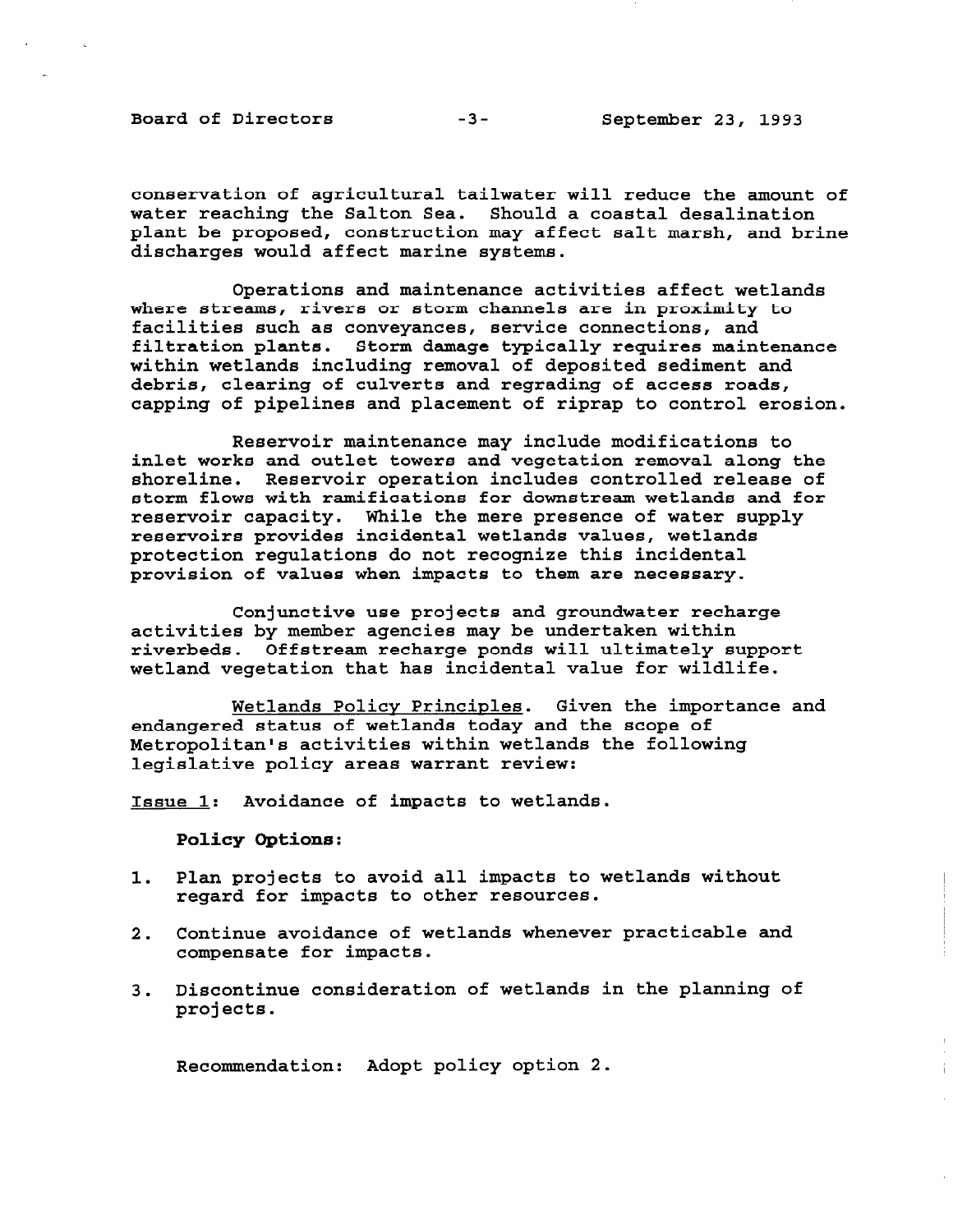Board of Directors -4- September 23, 1993

Issue 2: Wetlands mitigation banking may help to address Metropolitan's wetlands mitigation needs by allowing consolidation of planting and establishment efforts. The practice is controversial, particularly with the environmental community, but has gained official acceptance by the Federal government.

Policy Options:

- 1. Do not participate in wetlands mitigation banking and continue to provide mitigation for projects on a case-by-case basis.
- 2. Support acceptance of and enter into wetlands mitigation banking agreements to expedite project implementation.

Recommendation: Adopt policy option 2.

Issue 3: Some of Metropolitan's activities require State and federal wetlands permits. This is a complicated, and time-consuming process that creates difficulties for projects that do not have lengthy planning timeframes (e.g. operations and maintenance activities).

Policy Options:

- 1. Seek legislative exemptions from wetlands permitting requirements for certain activities (maintenance of water conveyances, construction or maintenance of access roads, operation and maintenance of reservoirs) and areas (groundwater recharge spreading areas constructed on uplands).
- 2. Obtain long-term (5 to 10 years) blanket permits for reasonably anticipated problem areas.
- 3. Continue to obtain permits for projects on a case-by-case uuru<br>1. . . .

Recommendation: Adopt policy options 1 and 2.

## Board Committee Assignments

This letter is referred for action to: